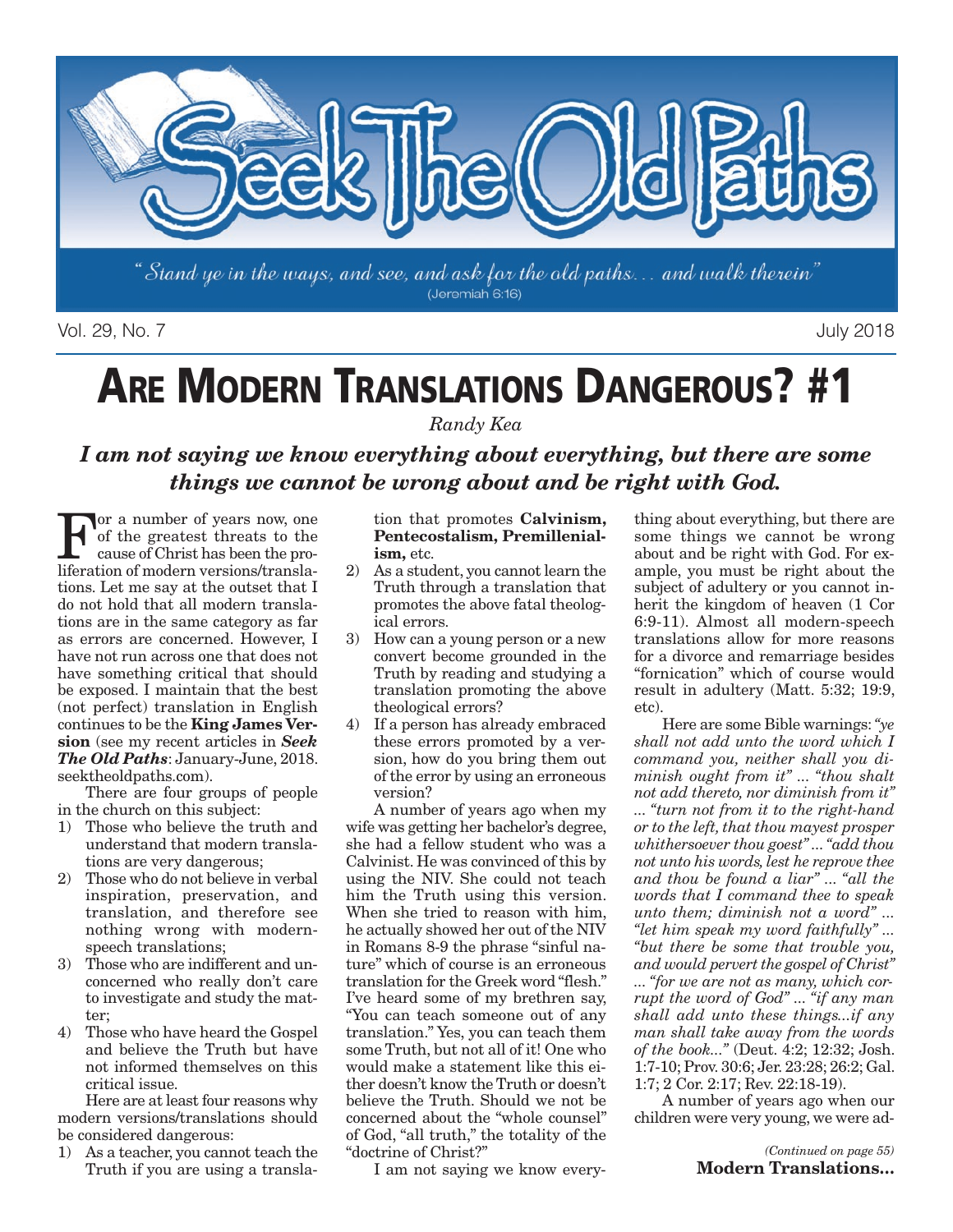

rayer is a vital part in solving problems. When the seven men had been chosen in Acts 6:6 to take care of the task of serving tables, they were *"...set before the apostles: and when they had prayed, they laid their hands on them."* When brethren pray together, great things can be accomplished. Prayer can soothe the tensions and strain of relationships. We petition God's help through his Word. We must not underestimate the power of prayer.

Jesus prayed often (Luke 3:21; Matt. 14:23; 26:36; Mark 1:35). He tells us to always pray and never be weary (Luke 18:1). We find the apostles doing just that in Acts 6:1-7. They must continue preaching and praying. So should we.

The brethren accepted the proposal set forth by the apostles to solve this threat to their unity. No record exists that the brethren continued to murmur and complain. They all hastened to comply with the solution. The result was that the Word of God increased (6:7). Faith was strengthened. Hurt feelings subsided. Brotherly love continued (cf. Heb. 13:1). People obeyed the Gospel and continued in their walk with the Master. There is no way of knowing the number of those who obeyed the Gospel. The text simply says, *"And the word of God increased; and the number of the disciples multiplied in Jerusalem greatly; and a great company of the priests were obedient to the faith"* (v.7). Such a condition prevails when unity and peace reigns in our hearts.

Division generates strife and wastes great amounts of energy that could otherwise be spent on advancing the Cause of the Lord. Every moment spent in quarreling, backbiting and devouring one another (cf. Gal. 5:15), multiplies many fold in wasted time that could be used to build, strengthen and support. However, we must still handle problems as they arise.

The seven chosen had to be spiritually minded men to work with those involved. Their task was to solve the problem among the brethren. McGarvey points out that the seven listed in verse five were Greek names and suggests "the men were selected from the very party whence the murmuring had proceeded." There was no selfishness shown or partyism exhibited. Both sides trusted these men could and would handle the complaints, which they did in fine fashion. This should serve as a splendid example for us today when problems arise among us.

It is also interesting to note that two of these men, Philip and Stephen, are mention later as preachers of the Gospel (Acts 6:9 8:40). Preachers can and should help brethren work through trying times and difficult situations. Each must have a willingness to help and be helped.

As a result of their solving the problem that arose among them and the subsequent unity enjoyed, we read *"and the word of God increased"* (Acts 6:7). This is simply another way of saying that the preaching of the Gospel continued. More and more people had opportunity to hear the unsearchable riches of Christ. The Gospel had its intended effects on the hearts and lives of those who obeyed it. The preaching of the Word was successful.

Notice how it is mentioned of the "word of God" increasing. It is not said that the Holy Spirit operated directly on the hearts of people. Noting is said of a great outpouring of the Holy Spirit. No mention is made of the Holy Spirit coming down and taking control of people's lives. All of these are foreign expressions to the Holy Bible. However, they are common statements in the lives of many today those who have been sold the lie of Calvinism. Such people wait for a working of the Holy Spirit to come over them. But, they wait in vain. That's not the way the Spirit works. He works through His Word. *"Let the word of Christ dwell in you richly*

*in all wisdom..."* (Col. 3:16).

Biblical terminology and expression is simply, *"the word of God increased."* As unity prevailed, the Word was preached, people listened, the Word had its affect, people obeyed and lives were changed. This is the same way it is done today.

The word "faith" is used in at least two senses in the Scriptures. To fail to recognize this causes one to err in his understanding and appropriate use of God's Word.

Sometimes "faith" has reference to **one's personal faith** such as Hebrews 11:6 where it is said it is impossible to please God without faith; or, Mark 16:16 where Jesus said *"He that believeth and is baptized shall be saved; but he that believeth not shall be damned."*

In many other places, the word "faith" is used in **reference to the Gospel** (New Testament Law, cf. Rom. 8:2) which is God's "system," "rule" or "law of faith." It is so used in Acts 13:8, 14:22, 16:5, 24:24, 1 Cor. 16:13, 2 Cor. 13:5, Gal. 1:23, 2:16, 3:23, Eph. 4:5,13, Jude 3. It is called the "law of faith" in Romans 3:27.

A great many who were among the priests of the Jewish temple worship were *"obedient to the faith"* (Acts 6:7). This is equivalent to saying that they "obeyed the Gospel," "became Christians" or were "baptized." All are synonymous terms. Such expressions as this are found on at least two other occasions. *"By whom we have received grace and apostleship, for obedience to the faith among all nations, for his name"* (Rom. 1:5). *"But now is made manifest, and by the scriptures of the prophets, according to the commandment of the everlasting God, made known to all nations for the obedience of faith"* (Rom. 16:26).

One obeys the faith by yielding to or complying to its demands. This is simply another way of saying one "obeys the Gospel" such as in Romans 10:16, 2 Thessalonians 1:8 and 1 Peter 4:17. Without obedience to the Faith (the Gospel), one cannot be saved. These verses make clear that the vengeance and wrath of God will fall upon those who "obey not the gospel."

Obedience to the Gospel involves certain "steps" or "acts" to perform:

1) One must have **faith**, or **belief** in the Gospel and Jesus as the Son of God and Savior of the world (John 8:24; Mark 16:16; Acts 8:37; Heb.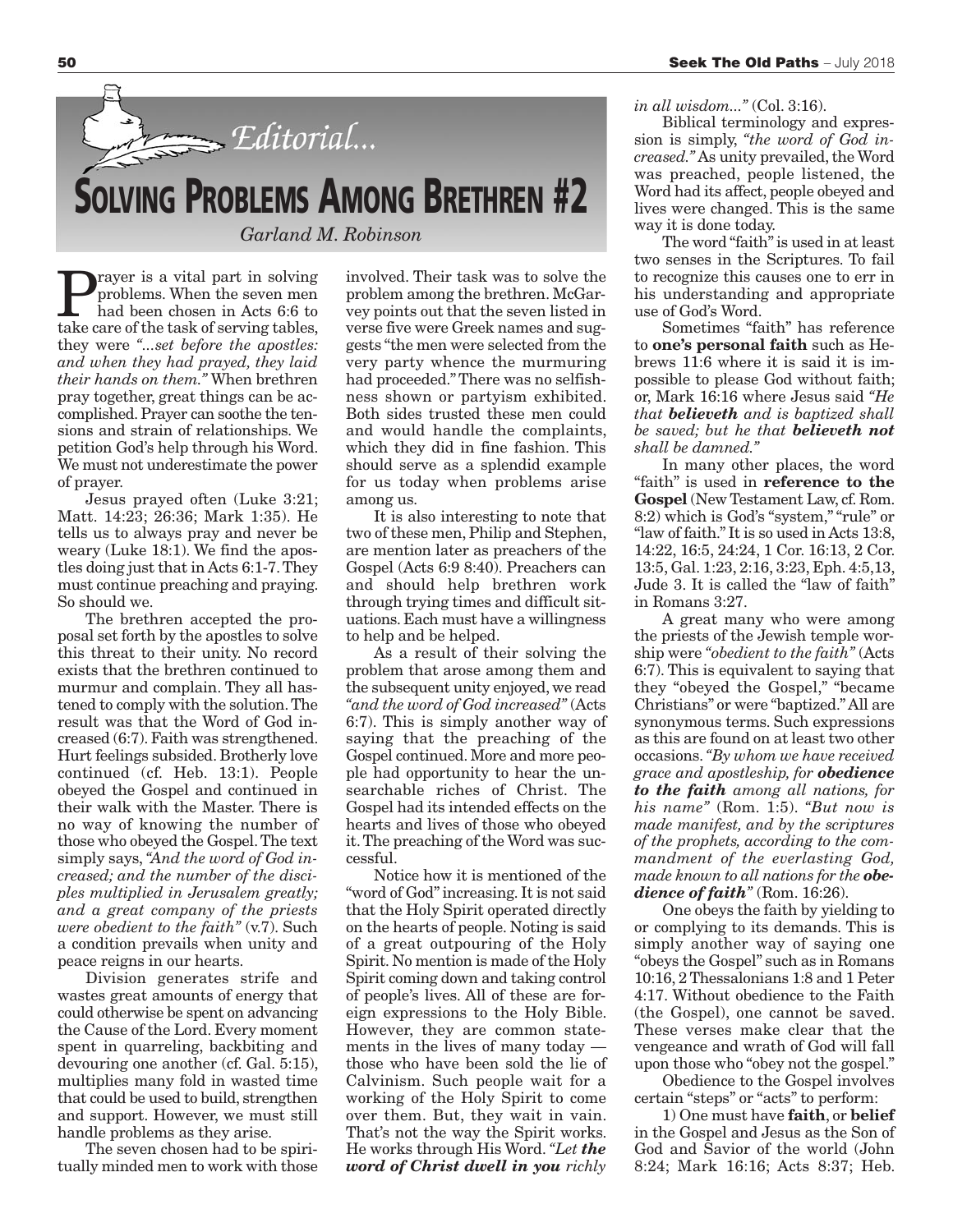#### 11:6).

2) One must **repent** of all their sins. Repentance is not primarily a changed life. It is a changed mind, attitude, thinking (Luke 13:3,5; Acts 2:38; 3:19; 17:30). Changing one's mind leads and demands a changed life.

3) One must **confess** faith in Jesus that He is the Son of God (Matt. 10:32-33; Acts 8:37; Rom. 10:9-10).

4) One must be **baptized** (immersed) in water for the remission (forgiveness) of sins (Mark 16:16; Acts 2:38; 22:16; Rom. 6:3-6,17-18; 1 Peter 3:21). Water baptism is the new birth of which Jesus spake with Nicodemus (John 3:3-5). Water baptism puts one into the body (church) of the Lord (Rom. 6:3; Gal. 3:27; 1 Cor. 12:13). All who are saved are in the church (Acts 2:41,47). The church is the body of the saved (Eph. 5:23).

5) One must **continue faithful** in the Lord unto death, even if faithfulness costs one their life (Rev. 2:10; Matt. 10:22; 1 Cor. 15:58; Heb. 10:23).

Oh, how we wish we could get brethren to seriously think about their situation and work to correct it. We should make every attempt to be at peace, not only among brethren, but with all men. Paul said, *"If it be possible, as much as lieth in you, live peaceably with all men"* (Rom. 12:18). *"Let us therefore follow after the things which make for peace, and things wherewith one may edify another"* (Rom. 14:19). *"...Be perfect, be of good comfort, be of one mind, live in peace; and the God of love and peace shall be with you"* (2 Cor. 13:11). Let us *"...stand fast in one spirit, with one mind striving together for the faith of the gospel"* (Phil. 1:27). *"...Be at peace among yourselves"* (1 Thess. 5:13). *"Follow peace with all men, and holiness, without which no man shall see the Lord"* (Heb. 12:14). *"Let brotherly love continue"* (Heb. 13:1). We must see that we *"...love one another with a pure heart fervently"* (1 Peter 1:22).

Problems will arise, they are inevitable. As a matter of fact, the Lord says they are necessary. Paul told the brethren at Corinth, *"For there must be also heresies among you, that they which are approved may be made manifest among you"* (1 Cor. 11:19). Though God does not cause troubles and controversy, He has always used them to "prove" or "test" His people.

This was so in the Old Testament. Israel was warned to not follow false prophets that would lead them to worship other gods. *"Thou shalt not hearken unto the words of that prophet, or that dreamer of dreams: for the LORD your God proveth you, to know whether ye love the LORD your God with all your heart and with all your soul"* (Deut. 13:3; cf. Judges 3:4). It was also true in New Testament days. Jesus said, *"Woe unto the world because of offences! for it must needs be that offences come; but woe to that man by whom the offence cometh"* (Matt. 18:7; cf. Luke 17:1)!

The best thing to do in respect to problems and controversy among us is to be prepared for it. Don't think that simply because we are at peace now, we will always be at peace. Controversy and dissensions can arise overnight. Satan has made it his purpose to divide and conquer. He can't stand it when people are at peace, especially the Lord's people. Problems come from both outside and inside our ranks. It did so with the first century church (Acts 15:5; 20:30; 24:5; 28:22). It can and will also be so with us.

**Work at peace!** *"Endeavouring to keep the unity of the Spirit in the bond of peace"* (Eph. 4:3). Abraham exemplified this sentiment in Genesis 13:8. *"And Abram said unto Lot, Let there be no strife, I pray thee, between me and thee, and between my herdmen and thy herdmen; for we be brethren."* Notice the exhortation of our Lord God through the apostle Paul. *"Put on therefore, as the elect of God, holy and beloved, bowels of mercies, kindness, humbleness of mind, meekness, longsuffering; Forbearing one another, and forgiving one another, if any man have a quarrel against any: even as Christ forgave you, so also do ye. And above all these things put on charity, which is the bond of perfectness. And let the peace of God rule in your hearts, to the which also ye are called in one body; and be ye thankful"* (Col. 3:12-15).

This takes work — arduous, strenuous, rigorous, laborious, difficult, hard work! Are YOU willing to expend that much energy to accomplish the will of God? Will YOU do all within your power to see that it's done this side of eternity? Will YOUR hands be clean when they lie folded in death? If there be no peace and harmony with another, make sure it is not on your

account. Make sure it is not because you have not done all within your power to bring it about.

*"Pray for the peace of Jerusalem..."* (Psa. 122:6). *"Behold, how good and how pleasant it is for brethren to dwell together in unity"* (Psa. 133:1). *"For as the body is one, and hath many members, and all the members of that one body, being many, are one body: so also is Christ. For by one Spirit are we all baptized into one body, whether we be Jews or Gentiles, whether we be bond or free; and have been all made to drink into one Spirit"* (1 Cor. 12:12- 13).

## **CONTRIBUTIONS**

| H. D. Stringer\$40               |
|----------------------------------|
| Wallace Harpp \$10               |
| Jack Openshaw\$10                |
| Crandull C/C,                    |
| Shady Valley, TN\$150            |
| Melissa Duncan \$50              |
| Bonnie Barnett \$30              |
|                                  |
|                                  |
| Randall Gruenewald \$25          |
| Bradford C/C, Bradford, TN \$50  |
| Neely's Bend C/C,                |
| Madison, TN\$100                 |
|                                  |
| Shady Grove C/C,                 |
| Morrison, TN\$100                |
| Arlington C/C,                   |
| McMinnville, TN \$50             |
|                                  |
| Wood C/C, Woodbury, TN\$50       |
|                                  |
| Slyvia M. Woods\$50              |
| Berea C/C, Rock Island, TN \$100 |
|                                  |
|                                  |
| Baker C/C, Baker, FL \$25        |
| Albert L. Boyd\$25               |
| William & Nelma Chilton          |
| (in memory of Jerry Cathey)\$25  |
|                                  |
|                                  |
| Eldon & Ruth Davis \$200         |
| Staurt Loyd Healy\$100           |
| Franklin D. Coppedge \$25        |
|                                  |
| Shirley Dean Hopper              |
| (in memory of Audrey Pegg) \$25  |
|                                  |
| Beginning Balance \$4,683.37     |
| Contributions\$2,200.00          |
| Debits                           |
| Postage \$1,808.12               |
| Supplies\$ 43.06                 |
| Ending Balance \$5,032.79        |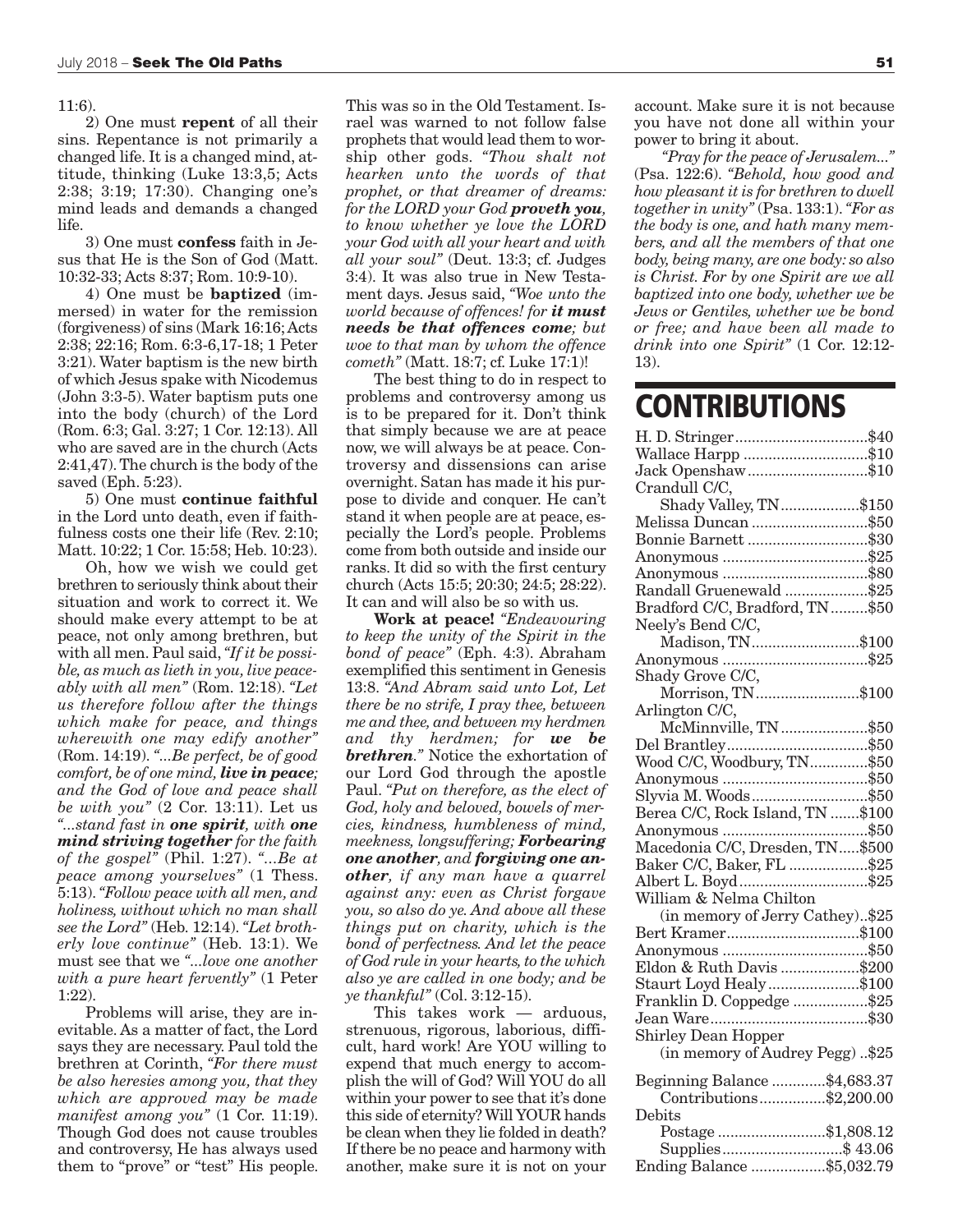# **THE FRUITS OF THE LEGALIZATION OF MARIJUANA**

There is a coordinated effort stir-<br>ring to legalize marijuana in<br>every state within our nation. ring to legalize marijuana in every state within our nation. Numerous states have already legalized the drug and are realizing the magnitude of their actions. One source avers,

> Thirty states and the District of Columbia currently have laws broadly legalizing marijuana in some form... Eight states and the District of Columbia have adopted the most expansive laws legalizing marijuana for recreational use. Most recently, sales of recreational-use marijuana in California kicked off on January 1. In Massachusetts, retail sales of cannabis are expected to start later this year in July. Voters in Maine similarly approved a ballot measure legalizing marijuana in 2016.1

Just because something is legalized does not mean it is good or even positive for our society and morals. The same is true in regards to Christian morality. Isaiah 5:20 says, *"Woe unto them that call evil good, and good evil; that put darkness for light, and light for darkness; that put bitter for sweet, and sweet for bitter!"*

A glaring example of the aforementioned principle would be the legalization of alcohol. When one considers all of the evils associated with alcohol consumption, it becomes easy to see how detrimental legalization of that substance has been. Broken lives, destroyed marriages, and wrecked families characterize people who have succumbed to the idol of alcoholism.

A recent article in *The Denver Post* supports the conclusion that many argued before the legalization of marijuana. That is, legalization of marijuana will create social, legal, and moral problems. The article cites the following facts:

The number of marijuana-related automobile fatalities in Colorado, as measured by the drug's chief psychoactive ingredient, hit 77 in 2016, the latest in a series of sharp increases in recent years. Fifty-one of those drivers had levels of that substance, called Delta 9 THC, above the threshold for

### *Johnny O. Trail*

cannabis impairment under Colorado law.2

The state of Washington had similar results after marijuana was legalized. Consider the following quote:

The Washington Traffic Safety Commission released an analysis of blood tests from drivers involved in fatal accidents. Before the legalization of marijuana, about half of such blood samples had active THC, the psychoactive ingredient in marijuana. The new study found 85 percent of blood samples had THC.<sup>3</sup>

In addition to creating problems on our highways, marijuana has other negative effects on the human body. People using marijuana typically have a short attention span and lack the ability to perform tasks that require multiple steps. Moreover, marijuana cigarettes have significantly more particulates (tar) than tobacco. "[M]arijuana smoke is usually inhaled longer and more deeply than cigarette smoke, delivering up to four times more tar to the lungs."4 Consider the following facts:

- Marijuana causes short term memory loss.
- It inflames the lungs and may contribute to lung cancer.
- It can create an acute panic reaction in stronger doses.
- It creates anxiety in its users.
- It can trigger schizophrenia in certain individuals.
- It is a drug that creates dependency for its users.
- It causes impairment in decisionmaking situations.
- Withdrawal symptoms include irritability, restlessness, decreased appetite, sleep disturbance, sweating, tremors, nausea, vomiting, and diarrhea.
- It causes an increased heart rate that can cause heart attack.
- It causes a reddening of the eyes.
- It causes blurred vision and headaches.
- It causes decreased fertility in women.
- It also causes decreased sexual drive in men.<sup>5</sup>

Suffice it to say, God wants Christians to monitor the substances that he puts into his body. First Corinthians 6:19-20 says, *"What? know ye not that your body is the temple of the Holy Ghost which is in you, which ye have of God, and ye are not your own? For ye are bought with a price: therefore glorify God in your body, and in your spirit, which are God's."*

At this juncture, some individuals wanting to defend the legalization of marijuana (or any other illicit substance for that manner) will throw out a straw man argument.<sup>6</sup> They might say, "Well, if this is the case, what about that cholesterol laden hamburger you just ate. You are not taking care of your body — you big hypocrite." There is a huge difference between smoking a substance that is harmful to one's self and others in an immediate manner verses the cumulative effects of poor diet choices. While we do need to take care of our physical bodies, the comparisons are not equal.

It is also incumbent to acknowledge that marijuana does have some legitimate medical uses. However, these therapeutic uses have been difficult to determine. MacFadden and Woody aver.

With repeated smoking, patients may be expected to experience the typical symptoms of intoxication, such as mood changes and decreases in concentration, coordination, and the ability to estimate time. Separating the undesired side effects of cannabis from it therapeutic effects has been difficult.<sup>7</sup>

Legitimate medical uses for marijuana do exist, but it is a far cry from legalization for recreational uses. The chemicals within marijuana that have medicinal value can be extracted and used in a non-smoking, non-intoxicating form. "Because of the development of synthetic cannabinoid compounds with fewer intoxicating qualities and concerns over the potential harmfulness of marijuana, in 1992 the U.S. government stopped accepting participants in its medicinal marijuana program, which, for some 15 years, had been supplying government-grown marijuana to patients suffering from cancer, glaucoma, and AIDS."8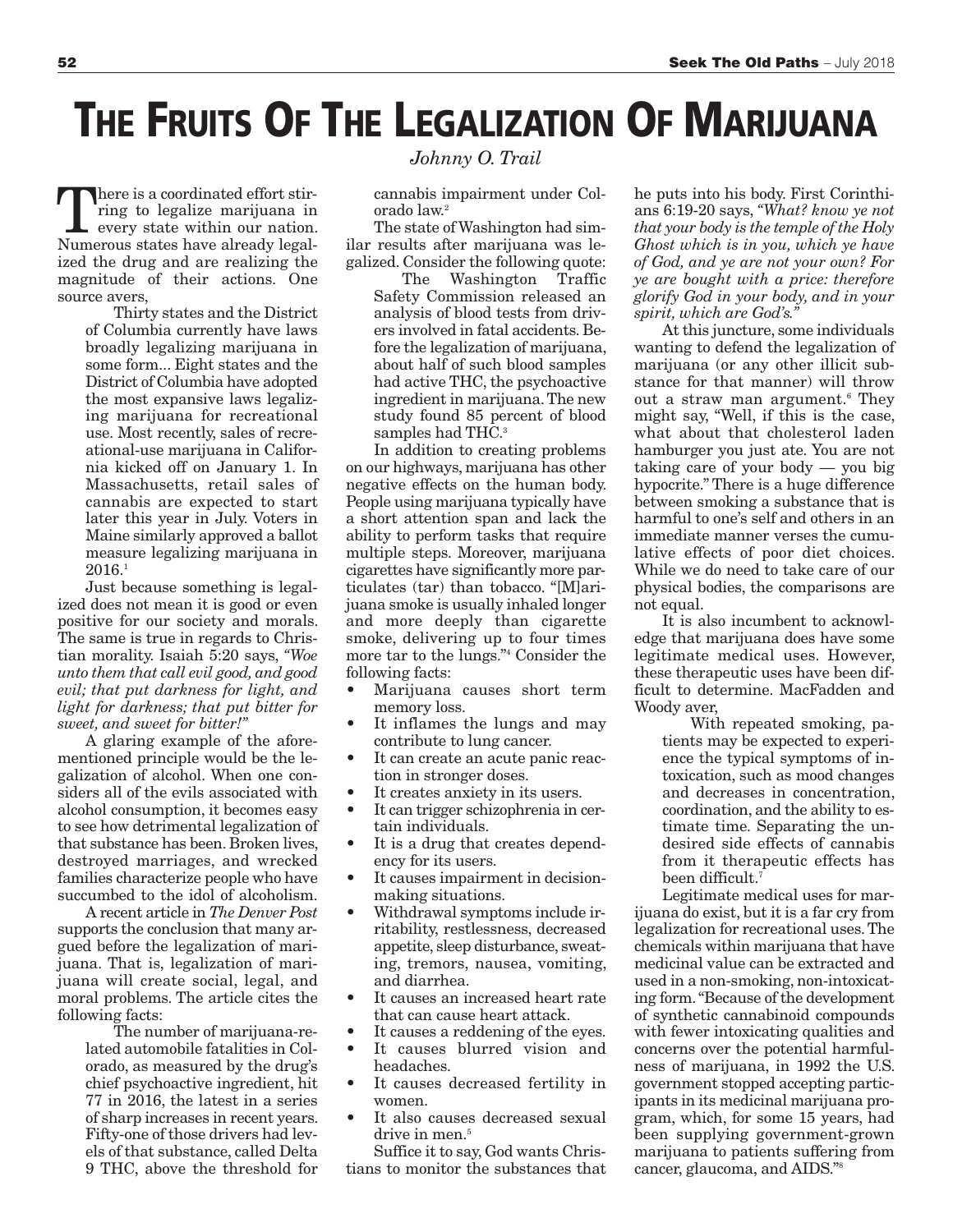These legitimate uses should not be used to argue for complete and total legalization of marijuana. First Thessalonians 5:21-22 says, *"Prove all things; hold fast that which is good. Abstain from all appearance of evil."*

#### **ENDNOTES:**

[1] Governing: The States and Localities (2018). "State Marijuana Laws in 2018 Map." http://www.governing.com/gov-data/state-marijuana-laws-map-medical-recreational.html.

[2] Aguilar, John (2018). "As Colorado auto deaths involving marijuana rise, CDOT is asking thousands how they feel about driving under pot's influence." The Denver Post. https://www.denverpost.com /2018/03/25/colorado-auto-deaths-marijuana-use/.

[3] Smith, Warren Cole (2015). "Going to Pot?" World Magazine. http://www.world mag.com/2015/10/going\_to\_pot/page.

[4] MacFadden, Wayne, and Woody, George E. (2000). "Cannabis-Related Disorders," Kaplan and Sadock's Comprehenisve Textbook of Psychiatry, Vol. 1, 7th ed. Benjamin and Virginia

Sadock, eds.

[5] Grilly, David M. (2006). Drugs and Human Behavior, 5th ed. Pearson, A and B, Boston, 256-278.

[6] A straw man is a fallacy in which an opponent's argument is overstated or misrepresented in order to be attacked or refuted [7] Ibid.

[8] Grilly, David M. (2006). Drugs and Human Behavior, 5th ed. Pearson, A and B, Boston. *2698 Old Clarksville Pike Ashland City, TN 37015*

## **THE CHURCH AND PRESENT TRENDS**

#### s a rule, most parents want things to be better for their children than it was for them. As we think about it, each member must recognize that the church's strength today will help provide for the church's strength tomorrow. Thus, there is the need for every member to be what God would have him to be and to do what God would have him to do. Every area of obligation, responsibility, and privilege in serving God must be characterized by our giving all diligence and adding to our faith *"virtue; and to virtue knowledge; And to knowledge temperance; and to temperance patience; and to patience godliness; And to godliness brotherly kindness; and to brotherly kindness charity. For if these things be in you, and abound, they make you that ye shall neither be barren nor unfruitful in the knowledge of our Lord Jesus Christ"* (2 Peter 1:5-8). In obeying God, performing well in the work, worship, and service that God demands, we have every reason to expect that the next generation will be benefitted by our efforts.

The basis of our concern is in knowing what can happen in one generation's time! Judges 2:10 says, *"And also all that generation were gathered unto their fathers; and there arose another generation after them, which knew not the Lord, nor yet the works which he had done for Israel."* Knowing what can take place in one generation, we had better do our very best! Let's consider some current trends we are facing. If these trends continue, WE ARE CON-CERNED THAT THE CHURCH IN THE FUTURE...

1. **Will be made up of primarily older members!** Obviously, because to them, God is not a high priority, we are losing many of our young people (Eccl. 12:1). Older saints are truly a blessing, but let us remember that God has so

### *Bob Patterson*

designed His will for man that every accountable being can respond obediently, and begin to live by that inspired rule and grow up in faithful service! As parents, let us teach our children that 'youth' is the time to remember and begin to serve God (Ecc. 12:1; Eph. 6:1-4; Col. 3:20; 2 Tim. 1:5; 3:14-15).

2. **Will be hurting in the area of leadership!** In many places the church will not have elders and will not have much prospect of having elders in the future. Sad to say, many elderships today are filled with men who either do not possess the qualifications that God has given (1 Tim. 3:1-7; Titus 1:5-9), or they do not have any concept of the work that God has placed upon them (Titus 1:9-11; 1 Tim. 3:2; Acts 20:28-31; Heb. 13:17; 1 Thess. 5:12-15; 1 Peter 5:1-3; Eph. 4:11-16; James 5:13-16). There are also many attacks against elderships by some who are unwilling to be submissive and obedient to those men charged with the watch-care of their souls (Heb. 13:17). Thus, there is not very much appeal for men to desire this work!

3. **Will have little (if any) discipline!** To many, the idea of fellowship is absolutely meaningless, making the "discipline" that is often involved meaningless as well! All manner of misconduct is virtually overlooked (or tolerated) without consequences. We dare not neglect this area of responsibility (1 Cor. 5; 2 Cor. 2:1-9; Rom. 16:17-18; 2 Thess. 3:6,14-15; Titus 3:10-11). Discipline ignored for years usually means discipline ignored permanently!

4. **Will have homes which are unscriptural, or if not unscriptural, homes which are virtually powerless as far as having and demonstrating a godly influence!** We are already well aware of the fact that marriage-divorce-remarriage has crippled the church. I was personally told by an elder (concerning a couple in an unscriptural relationship where I was working at the time), "Bob, How can you be so sure? After all, the scholars disagree among themselves!" Can any doubt what direction this kind of thinking will lead the church toward? Jesus, the master teacher, was very plain in the area of marriage, divorce, and remarriage (Matt. 5:31-32; 19:9; Mark 10:11-12). Beyond that problem, there are many other areas of concern relating to the family which are being ignored (Eph. 5; 6:1-4; Col. 3:18-21; Titus 2:1-8; 1 Peter 3:1-7).

5. **Will replace New Testament truth and work, opting instead to please and entertain the membership!** Should we be surprised? I mean, after all, one who is ignorant of the truth is not going to call for a return to the "old paths, where is the good way" (cf. Jer. 6:16) because he does not know any better. Likewise, the same will be true concerning various areas of work because one must go to the Word of God in order to be "throughly furnished unto all good works" (2 Tim. 3:17). Minus the Bible, ears will be tickled (2 Tim. 4:3-4), the church will no longer be "holding forth the word of life" (Phil. 2:16), fun will be the order of the day, and souls will be lost (2 Cor. 4:3)!

I sincerely hope that we will consider these points of concern. I am very much aware of the fact that what has been outlined here is characteristic of many congregations of the Lord's church today. Brethren, we must *"give the more earnest heed to the things which we have heard, lest at any time we should let them slip"* (Heb. 2:1).

> *PO Box 5276 Gun Barrel City, TX 75147*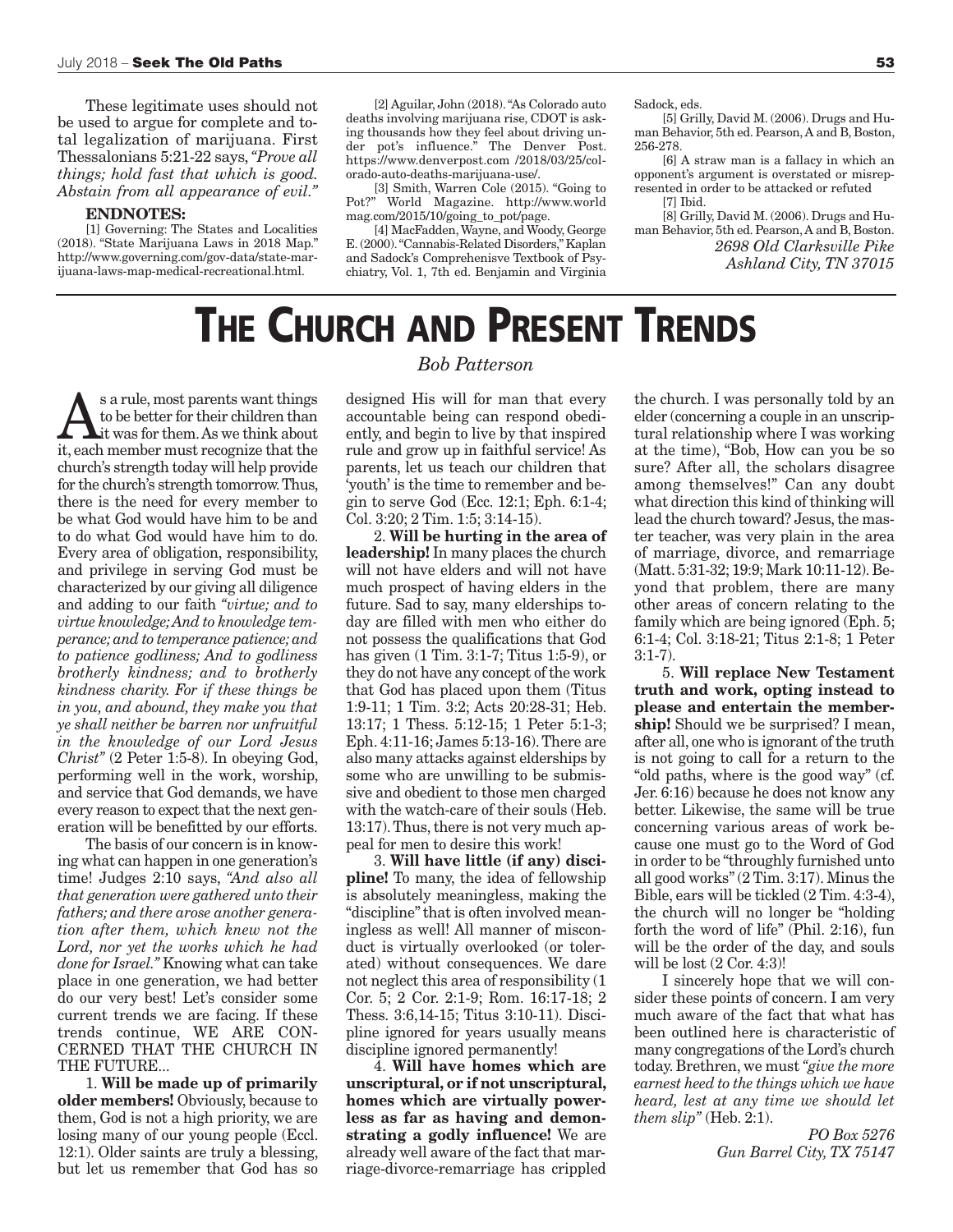Not everyone is "into" sports. In<br>truth, neither enjoying sports,<br>nor finding them uninterest-<br>ing makes one more spiritual or more truth, neither enjoying sports, ing, makes one more spiritual or more faithful in the Lord's service.

Some sports bore me. I have zero interest in participating in them or watching others play them. But when it comes to other sports, I am a confessed lover of them.

I love sports, BUT...

- **I never want to become a person who loves pleasure more than loving God.** God's word says, *"...In the last days perilous times shall come. For men shall be lovers of their own selves, covetous, boasters, proud, blasphemers, disobedient to parents, unthankful, unholy, Without natural affection, trucebreakers, false accusers, incontinent, fierce, despisers of those that are good, Traitors, heady, highminded, lovers of pleasures more than lovers of God"* (2 Tim. 3:1-4).
- **I do not want to think more about sports than I do about heaven.** *"For we know that if our earthly house of [this] tabernacle were dissolved, we have a building of God, an house not made with hands, eternal in the heavens. For in this we groan, earnestly desiring to be clothed upon with our house which is from heaven"* (2 Cor. 5:1-2).
- **I do not want to talk more about sports than I do about Jesus and His Gospel.** *"...Philip went down to the city of Samaria, and preached Christ unto them. ... Philip opened his mouth, and began at the same scripture, and preached unto him Jesus"* (Acts 8:5,35).
- **I do not want to spend more time reading about sports than I do reading God's word.** Upon hearing the Gospel, the people in Berea *"...were more noble than those in Thessalonica, in that they received the word with all*

**I LOVE SPORTS**

*Roger D. Campbell*

*readiness of mind, and searched the scriptures daily, whether those things were so"* (Acts 17:11). The Psalmist wrote, *"O how love I thy law! it [is] my meditation all the day"* (Psa. 119:97,113,163).

- **I never intend to forsake the assembling of the saints in order to attend or watch a sport.** *"Not forsaking the assembling of ourselves together, as the manner of some [is]; but exhorting [one another]: and so much the more, as ye see the day approaching"* (Heb. 10:25).
- **I do not want to be described by others as one who "eats, drinks, and sleeps" sports.** *"...Seek those things which are above, where Christ sitteth on the right hand of God. Set your affection on things above, not on things on the earth"* (Col. 3:1-2).
- **I do not want to get so worked up over sports that I become obnoxious or cannot function.** *"Finally, [be ye] all of one mind, having compassion one of another, love as brethren, [be] pitiful, [be] courteous. Not rendering evil for evil, or railing for railing: but contrariwise blessing; knowing that ye are thereunto called, that ye should inherit a blessing. For he that will love life, and see good days, let him refrain his tongue from evil, and his lips that they speak no guile: Let him eschew evil, and do good; let him seek peace, and ensue it. For the eyes of the Lord [are] over the righteous, and his ears [are open] unto their prayers: but the face of the Lord [is] against them that do evil"* (1 Peter 3:8-12).
- **I do not want my references to sports to be a distraction to others during worship services.** *"God [is] a Spirit: and they that worship him must worship [him] in spirit and in truth"* (John 4:24). *"I was glad when they said unto me, Let us go into the house of the LORD"* (Psa. 122:1).
- I have no intention of spend**ing more money on sports than I contribute to my God.** *"But seek ye first the kingdom of God, and his righteousness; and all these things shall be added unto you"* (Matt. 6:33). *"Every man according as he purposeth in his heart, [so let him give]; not grudgingly, or of necessity: for God loveth a cheerful giver"* (2 Cor. 9:7).
- **I have no intention of having a falling out with a saint who cheers for my team's biggest rival.** *"And as ye would that men should do to you, do ye also to them likewise"* (Luke 6:31). *"For all the law is fulfilled in one word, [even] in this; Thou shalt love thy neighbour as thyself"* (Gal. 5:14).
- **I refuse to allow sports to become an idol, a stumblingblock that will keep me out of heaven.** *"Mortify therefore your members which are upon the earth; fornication, uncleanness, inordinate affection, evil concupiscence, and covetousness, which is idolatry"* (Col. 3:5). *"Put on therefore, as the elect of God, holy and beloved, bowels of mercies, kindness, humbleness of mind, meekness, longsuffering; Forbearing one another, and forgiving one another, if any man have a quarrel against any: even as Christ forgave you, so also [do] ye. And above all these things [put on] charity, which is the bond of perfectness. And let the peace of God rule in your hearts, to the which also ye are called in one body; and be ye thankful"* (Col. 3:12-15).

*120 Will Lewis Dr. SE Cleveland, TN 3732*

The Lord Jesus knows all things because he is God. God the Father declared that all men "hear him" and no other (Matt. 17:5). The demons knew who he was (Mark 1:24). The centurion confessed him (Matt. 27:54). He sees us and knows our thoughts (John 1:48; 16:30; Heb. 4:12-13). No one can hide from him.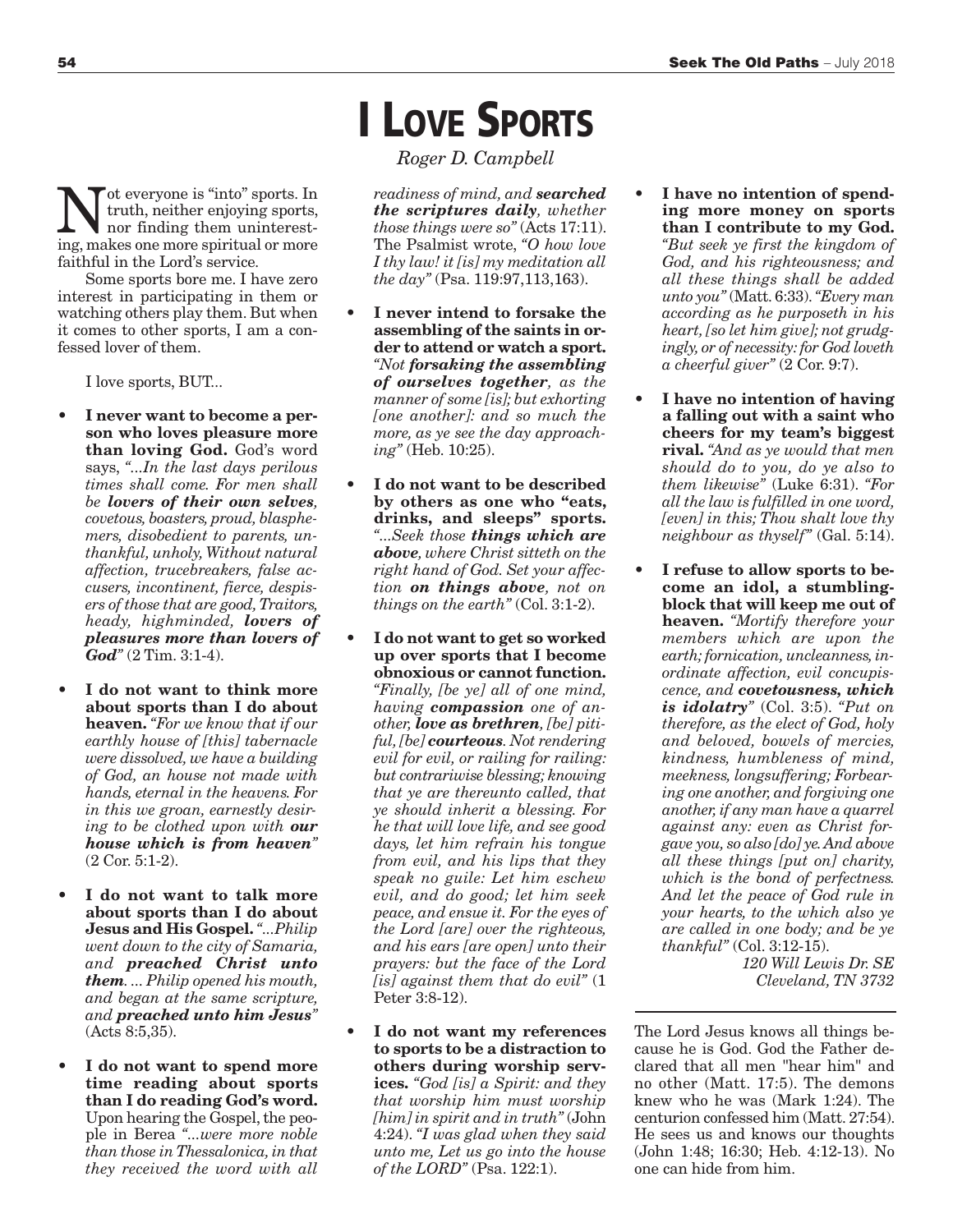# **YOU CAN'T JUST SIT!**

*Wayne A. Dixon*

In Numbers 32:1-5 we read of a request presented to Moses by two of the tribes of Israel. The tribes of Gad and Reuben, and (as we later learn in verse 33) half of the tribe of Manasseh, asked that they be allowed to stay n Numbers 32:1-5 we read of a request presented to Moses by two of the tribes of Israel. The tribes of Gad and Reuben, and (as we later learn in verse 33) half of the tribe of Manasseh, asked that they be allowed to stay on the east place for cattle, of which they had many.

After hearing their request, Moses responds, *"...Shall your brethren go to war, and shall ye sit here"* (Num. 32:6)? He rebukes them for their indifference and accuses them of discouraging the other nine and one-half tribes (Num. 32:7). He proceeds to give them a history lesson (vs.8-13) of the similar halfheartedness of the ten spies which caused discouragement and disobedience with a resulting forty year punishment in the wilderness. Moses then reminds them (Num. 32:14-15) that their request, as stated, will result once again in a wilderness wandering as well as *"ye shall destroy all this people"* (Num. 32:15). Numbers 32:15-33 are conditions proposed by these two and one-half tribes agreed to by Moses (v.33).

After the death of Moses, Joshua reiterates the previous agreement between the tribes of Gad, Reuben and one-half of Manasseh and Moses which is recorded in Joshua 1:12-18. This occurs as the actual crossing of the Jordan is about to take place.

There are several lessons from this study for us today that will increase our faith (Rom 10:17).

First, *conditions were required.* The two and one-half tribes had to provide armed troops to participate in the battle (Num. 32:20; Josh. 4:12-13). Furthermore, they had to continue in the battle *"Until he hath driven out his enemies before him. And the land be subdued before the Lord: then afterward ye shall return"* (Num. 32:21-22). Moses reminded them that disobedience would not go unnoticed. *"But if ye will not do so, behold, ye have sinned against the Lord: and be sure your sin will find you out"* (Num. 32:23).

Likewise, *our salvation is conditional.* We can only enter our promised land (heaven) by being obedient to the Gospel which requires us to **Hear** (Rom. 10:14-17), **Believe** (John 8:24), **Repent** (Luke 13:3), **Confess** (Rom. 10:9-10) and be **Baptized** (Acts 2:38).

Just as Moses told the two and one-half tribes they could not just sit (Num. 32:6), after becoming Christians we can not just sit! We also have to be doers. *"But be ye doers of the word, and not hearers only, deceiving your own selves"* (James 1:22). We must actively engage in the daily fight with the devil. By inspiration, James makes it crystal clear that "faith without works" is dead and tells us so three times (James 2:17,20,26).

Unlike the Israelites and their physical battle, ours is one of a spiritual nature and our "sword" is God's word. *"And take the helmet of salvation, and the sword of the spirit, which is the word of God"* (Eph. 6:17). With this sword (God's word), we are admonished to take a stand in accordance with God's word (Eph. 6:13-14).

If we will be obedient, God will not forsake us. He told Joshua this very thing specifically in the last three words of Joshua 1:5 when he said, *"I will not fail thee, nor forsake thee"* as long as they followed the conditions of verses 7-8. He tells us the same thing today as we read in the last phrase of Hebrews 13:5, *"I will never leave thee, nor forsake thee."* The conditions for our access to an eternal heavenly home are also based on our obedience to God's will for us today, which is the Gospel of Jesus Christ. Just as Moses reminded the Israelites that their sins would be uncovered, likewise, we face the same fate, *"For we shall all stand before the judgment seat of Christ"* (Rom. 14:10).

Won't you be obedient today? After all, this is all that God has required since the Garden of Eden. Also, let us never forget that his burden is light, *"For my yoke is easy, and my burden is light"* (Matt. 11:30).

*3235 Brughs Mill Rd. Fincastle, VA 24090*

#### **Modern Translations…** *(Continued from page 49)*

vised to make a will (a last will and testament), which is good advice. As time has gone by, we have changed that will to adapt it to changing circumstances in our lives. At the point of our death our will legally cannot be changed. It will be enforced by the power of constituted civil law. We would be very distressed if someone obtained a copy of our will and started adding words or taking away words or modifying it in any way. Just one word can make a huge difference in the probation process of a will.

Please note this passage with reference to Jesus and His will: *"And for this cause he is the mediator of the New Testament, that by means of death, for the redemption of the transgressions that were under the first testament, they which are called might receive the promise of eternal inheritance. For where a testament is, there must also of necessity be the death of the testator. For a testament is of force after men are dead: otherwise it is of no strength at all while the testator liveth"* (Heb. 9:15-17).

While our Lord was on earth during His earthly ministry, He distributed His blessings as He pleased. But at the time of His death, He repealed the Old Testament and ratified His New Testament. Since that time, blessings can only be obtained from the Lord by complying with the terms of His last will and testament (Matt. 26:28; 2 Cor. 3:6-18; Col. 2:14-16; Heb. 13:20).

If we, as mere humans, would not want anyone to tamper with our last will and testament, not even a word of it, what do you think the Lord feels when men change any of His words in any way? The double curse of Galatians 1:6-9 will be brought to bear on the Day of Judgment upon those who would engage in such a nefarious business (John 12:48).

> *1503 N. 30th Ave. Humboldt, TN 38343*

**PLEASE SEND US YOUR CHANGE OF ADDRESS WHEN YOU MOVE. Send your old address too.**